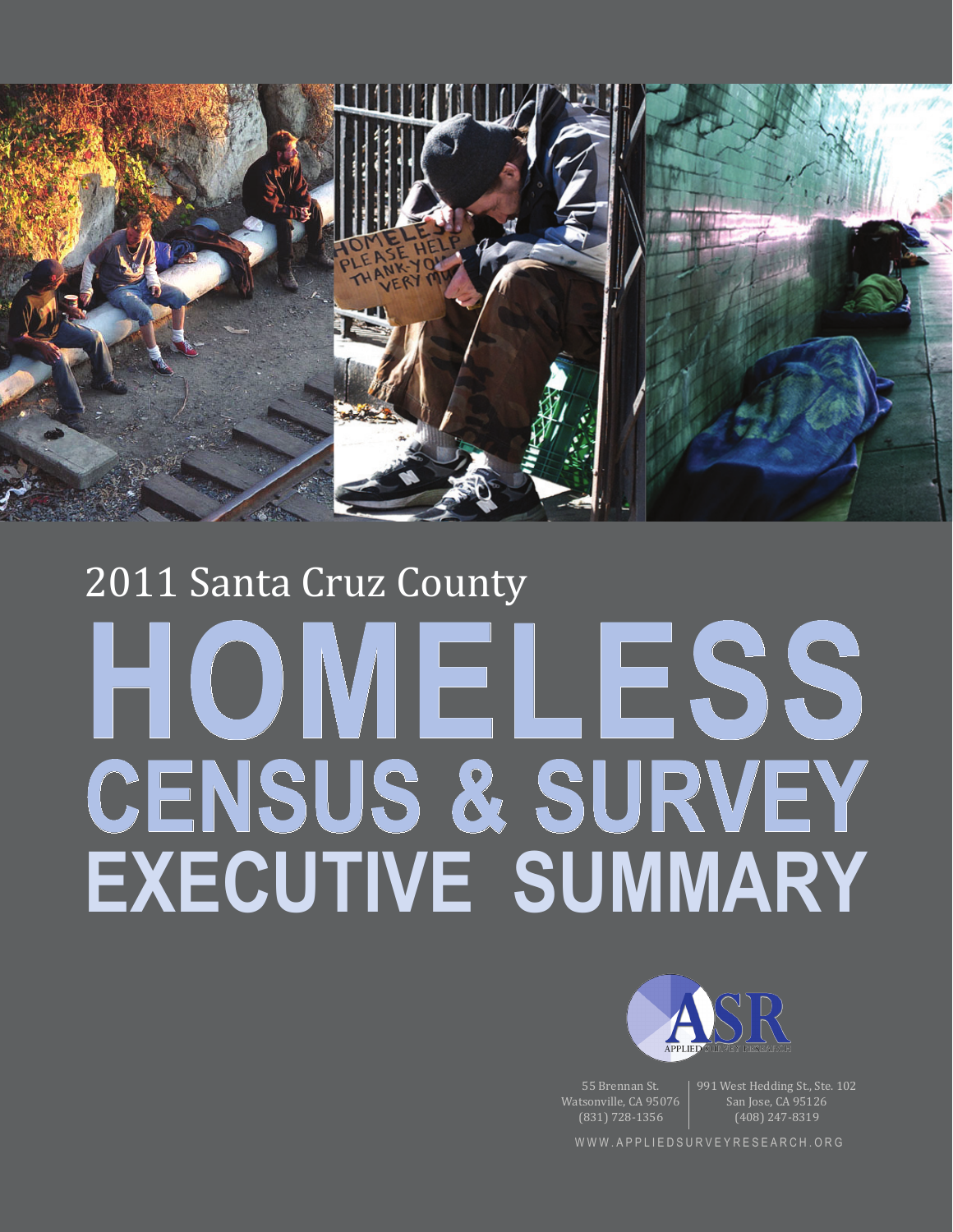## **Introduction**

Close to two million Americans experience homelessness each year.<sup>1</sup> For most, this is caused by the gap between income and the cost of housing. Yet for many, health conditions, mental health, substance abuse, trauma, and lack of support prevent them from obtaining permanent housing. Biennially, communities across the country conduct comprehensive counts of their homeless population in order to gain a better understanding of the current homelessness in their community, and to apply for federal funding for homeless programs. Santa Cruz County has worked in conjunction with Applied Survey Research (ASR) to conduct the Santa Cruz County Homeless Census and Survey for adults, families and unaccompanied children every two years, since 2001.

This report places special attention on particular homeless subpopulations that have been identified by the U.S. Department of Housing and Urban Development (HUD). These populations include chronically homeless, veterans, families and unaccompanied youth. $^2$ 

# **Methodology**

The 2011 Santa Cruz County Homeless Census and Survey was performed using HUD recommended practices for counting homeless individuals. This study included a comprehensive field enumeration of homeless individuals residing in Santa Cruz County on January 25, 2011. In order to generate detailed profiles of homeless individuals in Santa Cruz County 498 surveys of homeless individuals were administered in the weeks following the census. Data from this representative survey sample revealed detailed information about the overall homeless population. The research design relied on self-described and self-defined responses, which is an approved method in homeless research.

# **Results of the 2011 Homeless Census and Survey**

**More individuals were counted in the 2011 Homeless Census than in 2009.**

- 2,771 homeless individuals were counted during the 2011 point-in-time count, $3$  as compared to 2,265 in 2009.
- It is estimated that 9,041 persons experience homelessness annually in Santa Cruz County.
- Based on the 2009 American Community Survey population profile, this annual estimate of homelessness represented approximately 3.5% of Santa Cruz County's total population of 256,218 people.4

**The majority of homeless individuals in Santa Cruz County were white, males between the ages of 31 and 60.**



- 1. An individual who lacks a fixed, regular, and adequate nighttime residence, and
- 2. An individual who has a primary nighttime residence that is:
	- *ǿ* A supervised publicly or privately operated shelter designed to provide temporary living accommodations; or
	- *ǿ* An institution that provides a temporary residence for individuals intended to be institutionalized; or
	- *ǿ* A public or private place not designed for, or ordinarily used as, a regular sleeping accommodation for human beings.
- More than two-thirds (67%) homeless survey respondents identified as male, 32% female, and just over 1% identified as "transgender" or "other."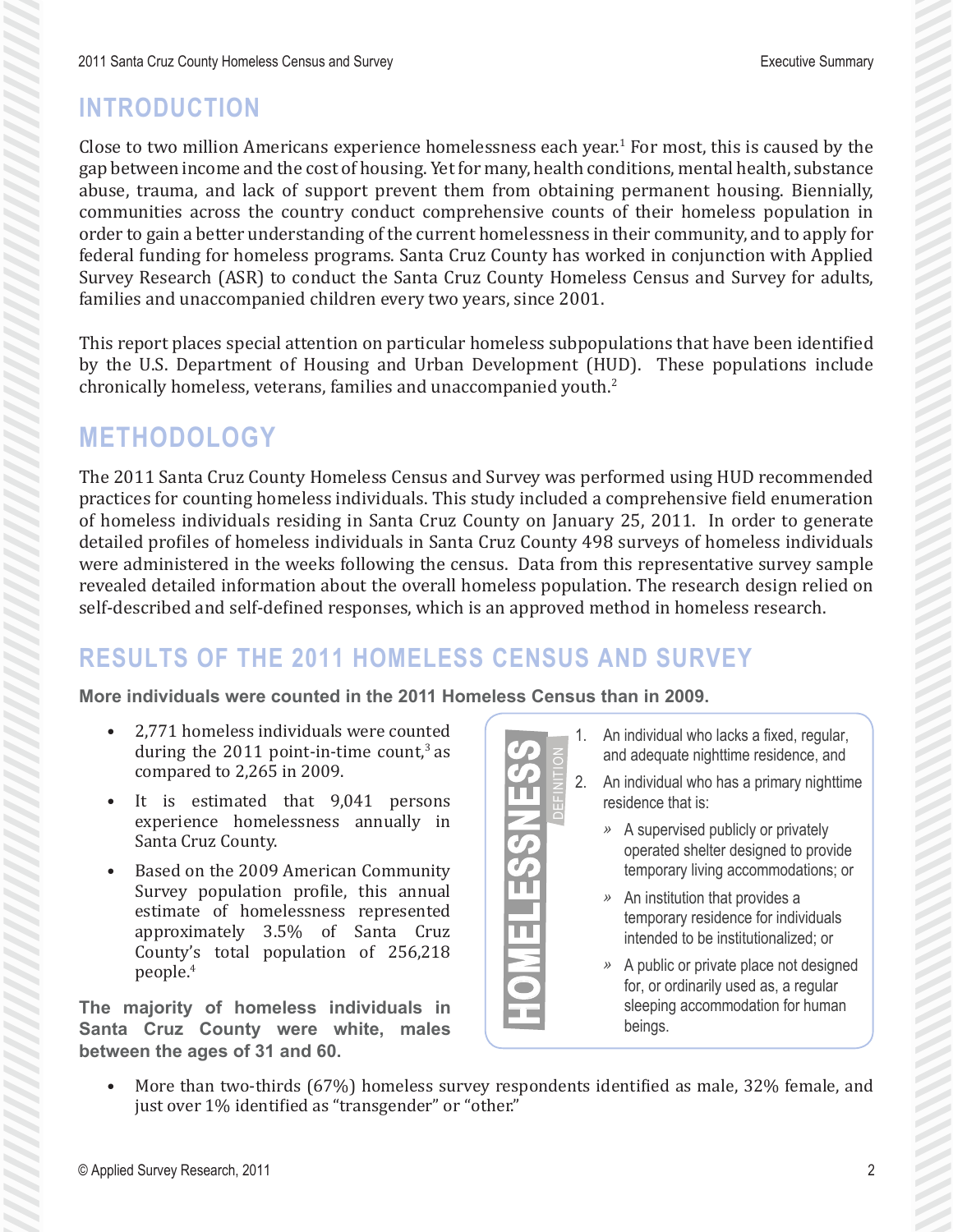- 63% of survey respondents identified as White/Caucasian, 23% Hispanic/Latino, 6% Black/ African American, and 3% identified as American Indian/Alaskan Native.
- Over half (59%) of all survey respondents were between 31-60 years old.
- A majority (67%) of survey respondents were already living in Santa Cruz County when they most recently became homeless.

#### **Santa Cruz County Enumeration Findings**

| <b>Census Components</b>                      | 2009  | 2011  | 2009-2011         |                       |
|-----------------------------------------------|-------|-------|-------------------|-----------------------|
|                                               |       |       | <b>Net Change</b> | <b>Percent Change</b> |
| <b>Street Enumeration</b>                     | 1,536 | 2,125 | 589               | 38.3%                 |
| <b>Shelter Enumeration</b>                    | 729   | 646   | -83               | $-11.4%$              |
| Emergency shelter<br>enumeration <sup>1</sup> | 360   | 378   | 18                | 5.0%                  |
| <b>Transitional housing</b><br>enumeration    | 369   | 268   | $-101$            | $-27.4%$              |
| <b>Total Count for HUD</b>                    | 2,265 | 2,771 | 506               | 22.3%                 |
| <b>Annualized Estimate</b>                    | 4,624 | 9,041 | 4,417             | 95.5%                 |

*Source: Applied Survey Research. (2009). 2009 Santa Cruz County Homeless Census. Watsonville, CA. Applied Survey Research. (2011). 2011 Santa Cruz County Homeless Census. Watsonville, CA.*

*1 This includes those who were using vouchers to stay in motels or hotels.*

#### **More individuals were unsheltered than sheltered5**

- 77% of those counted within the 52 census tracts were unsheltered (2,125 individuals) and 23% (646 individuals) were in shelter facilities such as emergency shelters, transitional housing facilities, and motel voucher programs in Santa Cruz County.
- 24% of survey respondents slept in a shelter (including those living in emergency shelters, transitional housing, and other shelters).
- 36% of survey respondents were sleeping outdoors, on the streets, in parks, or in encampments.
- 22% of survey respondents slept in their vehicles.

**52% of respondents indicated this was the first time they had experienced homelessness, compared to 46% in 2009**

- Job loss was the highest cited cause of homelessness (124 respondents).
- 54% of respondents had been homeless for a year or more.
	- » 28% indicated that it has been more than three years since their last permanent housing situation.

**63% of all survey respondents said they had a disability condition in 2011.**

The federal government considers multiple physical and mental conditions disabling to homeless individuals, creating additional obstacles to obtaining work or housing. These conditions include substance abuse disorders, serious mental illness, developmental disabilities, post traumatic stress disorder, cognitive impairments from physical trauma and chronic physical illness or disabilities.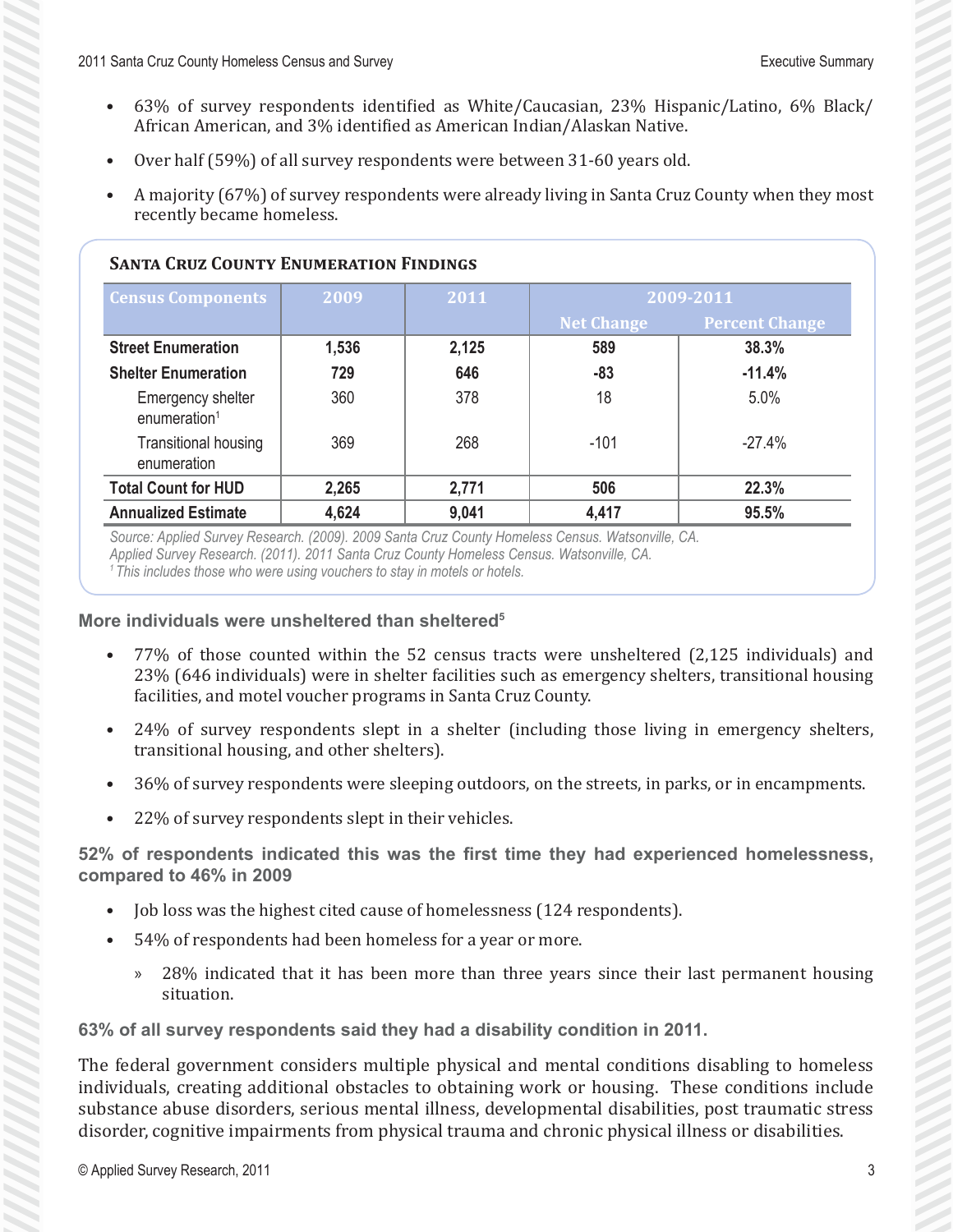- 23% of respondents indicated that since they most recently became homeless, they had needed medical care but were unable to receive it.
- Just over one-quarter (26%) of all survey respondents indicated they were experiencing chronic health problems.
- 26% of the survey population had a physical disability.
- 18% of survey respondents reported having a serious mental illness.
- 38% of survey respondents reported that they were experiencing a substance abuse problem (alcohol and/or other drugs).
- 11% of women survey respondents were experiencing domestic violence/partner abuse at the time of the survey in 2011. While rates of domestic violence are higher among women, domestic violence does effect the entire community. Among all respondents, 9% indicated they were experiencing domestic/partner violence or abuse at the time of the survey.
- Just over 1 % of survey respondents (7 individuals) had HIV/AIDS.

**Many (65%) survey respondents indicated they were receiving some form of government assistance.**

definition

**Homelessness**

• 42% were receiving Food Stamps. 35% reported not receiving any government assistance.

### **Subpopulation Data**

#### **Chronic**

A profile of chronically homeless individuals living in Santa Cruz County was obtained from the homeless survey. In previous years, only unaccompanied individuals were considered chronically homeless by The U.S. Department of Housing and Urban Development (HUD). This year, HUD extended the definition of chronically homeless to include individuals residing in families.

**39% of survey respondents were chronically homeless.** 

An individual or family residing in a place not meant for human habitation, a safe haven or in an emergency shelter that also:

- *ǿ* Has been continually homeless for one year or more; or
- *ǿ* Has experienced four or more episodes of homelessness within the past 3 years;
- *ǿ* Has an adult head of household with diagnosable substance use disorder, serious mental illness, developmental disability, post-traumatic stress disorder, cognitive impairments resulting from trauma, or chronic physical illness or disability, including the co-occurrence of 2 or more of those conditions.
- The percentage of chronically homeless in Santa Cruz County was higher than the national findings reported in the 2009 Annual Homeless Assessment Report (AHAR) to Congress. The report found that 27% of all homeless individuals across the nation were chronically homeless.6

**chroni**

**c**

- It is estimated that on any given night, Santa Cruz County has a chronically homeless population of approximately 988 persons. Of those, 24 were living in families. In 2011 there were 964 chronically homeless single individuals, a 15% increase from 842 chronically homeless individuals enumerated in 2009.
- The percentage of chronically homeless survey respondents decreased from 2009 (42%) to 2011 (39%).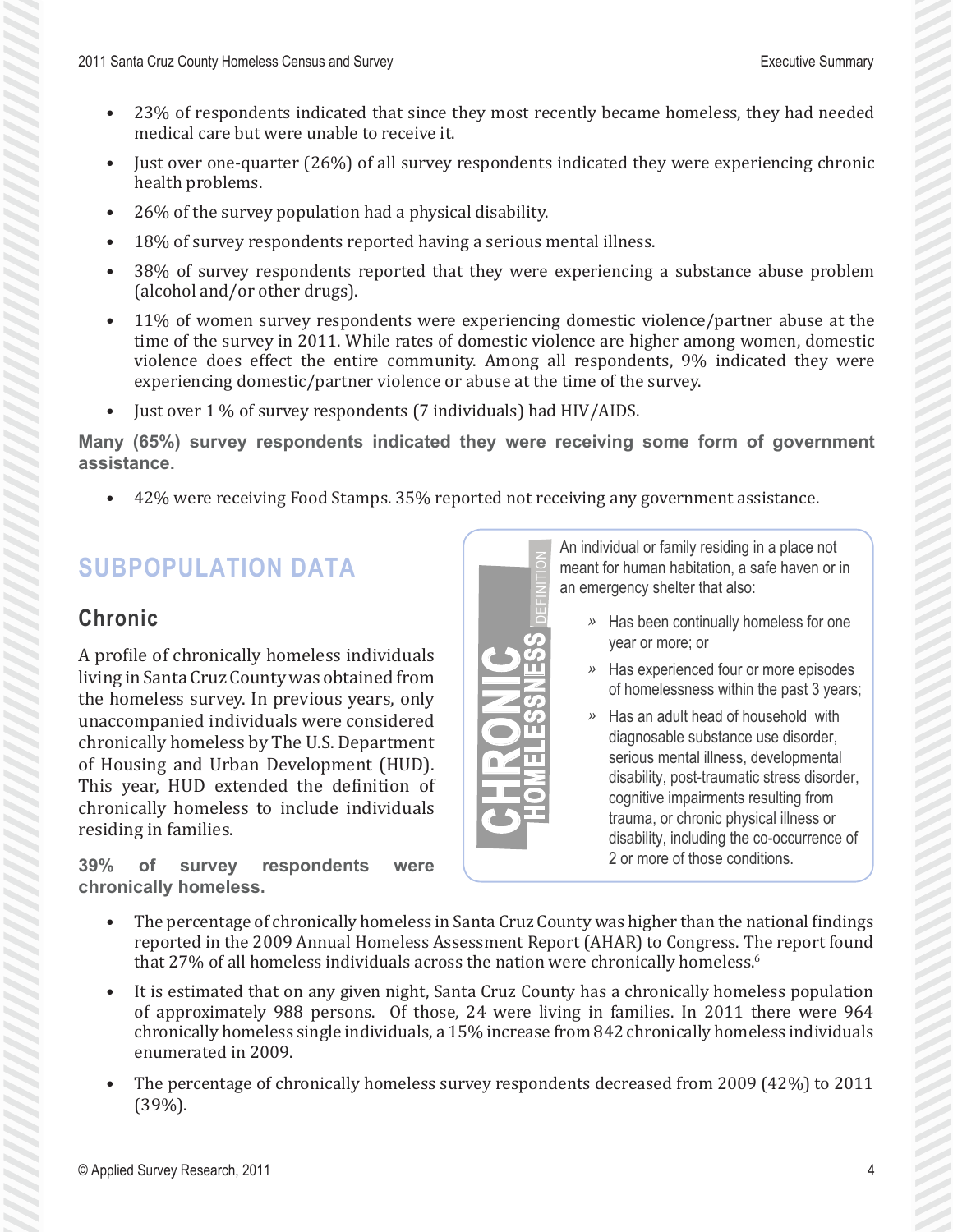#### **Veterans**

**The percentage of homeless veterans decreased from 2009 to 2011.**

In 2011, HUD and the Department of Veteran's Affairs (VA) agreed to use the HUD Point-in-Time count as the definitive federal estimate of veteran homelessness.

- 11% of survey respondents ages 18 and older indicated that they were veterans of the United States Armed Forces in 2011, down from 13% in 2009.
- The majority (84%) homeless veterans were unsheltered in 2011.



Someone who has served on active duty in the Armed Forces of the United States. This does not include inactive military reserves or the National Guard unless the person was a called up to active duty.



Homeless families are defined as those currently living with at least one child under the age of 18 years.

#### **Families and Children**

Despite national data suggesting that the number of homeless families is increasing, however Santa Cruz County saw a decrease in 2011.

**115 families with children were counted in the 2011 homeless census**

- 17% of the county's homeless population are individuals living in families with at least one child under age 18.
- The percentage of respondents who indicated that they had at least one child (living with them or not) decreased from 20% in 2009 to 15% in 2011.

#### **Unaccompanied Children**

Homeless children and youth are an extremely difficult demographic to capture and federal understanding of this population is limited.

**143 unaccompanied homeless children and youth were counted during the 2011 point-in-time count.**

- 88 unaccompanied children were under the age of 18 were included in the 2011 census.
- 55 unsheltered youth (between the ages of 18 and 25) were unsheltered living on the street, in encampments or make-shift shelters.
- More youth were living on the street than in shelters.
- 37% of homeless youth survey respondents reported having lived on the street for 1-3 months.
	- » 78% reported they wanted to get "off the streets."



The federal government defines unaccompanied children as any person under age 18 who presents for housing or services alone.